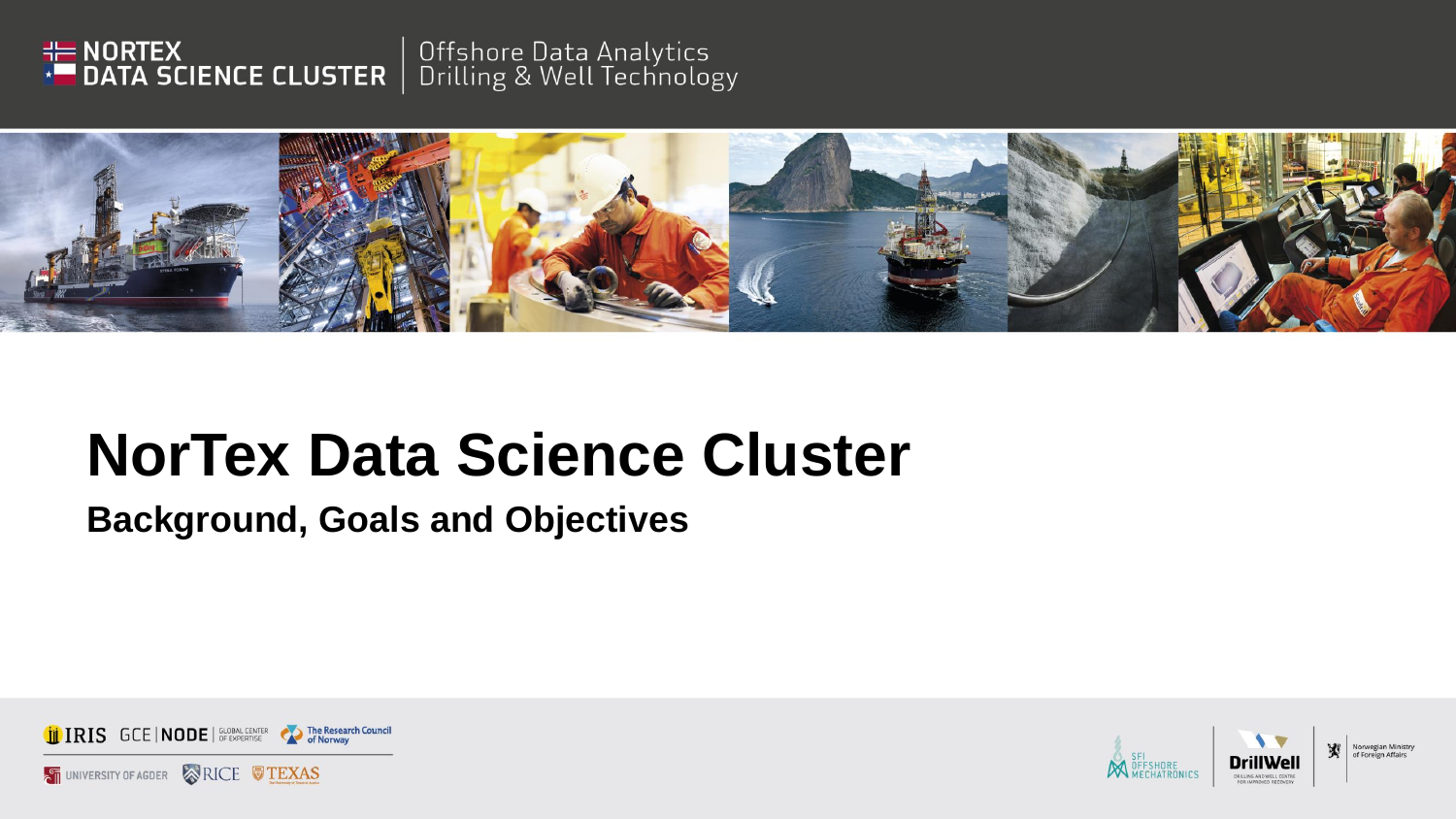#### $H = \text{NORTEX}$ Offshore Data Analytics DATA SCIENCE CLUSTER Drilling & Well Technology

## **Background**

- NorTex: Built on initiatives carried out by the Norwegian Consulate General in Houston, Innovation Norway, INTSOK, and the Norwegian-American Chamber of Commerce in Houston.
- To promote Research Collaboration between Norway and Texas
- The NorTex Petroleum Cluster has been active since the Transatlantic Science Week in 2012.
- In 2014, Jan E. Odegard (Rice University) developed a vision paper under the name NorTex Data Science Cluster.
- Project group established in 2015 by IRIS, University of Agder, GCE NODE, Rice University and University of Texas at Austin.
- Received funding from INTPART (International Partnerships for Excellent Education and Research) to establish the NorTex Data Science Cluster
	- INTPART is a collaboration between the Research Council of Norway and the Norwegian Centre for International Cooperation and Education

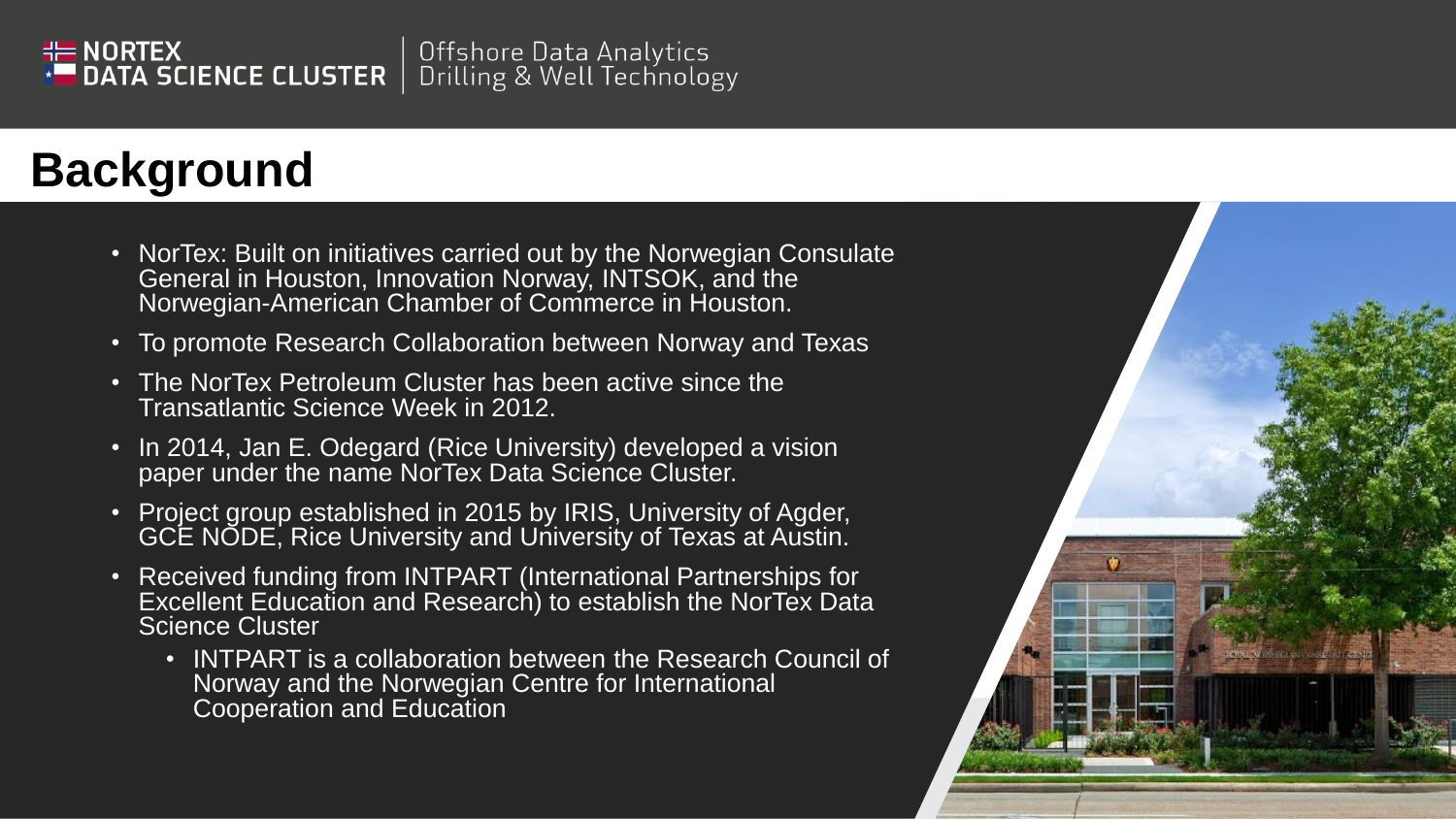#### Offshore Data Analytics  $H = \text{NORTEX}$ DATA SCIENCE CLUSTER Drilling & Well Technology



# **INTPART project : objectives**

Initiate and expand collaboration on education and research between universities and industry in Norway and Texas.

Establish the NorTex data Science Cluster with sponsors and partners outside original consortium.

Strengthen collaborative network between industry and academia and develop models for technology transfer, innovation and entrepreneurship.

-Initial focus on Offshore Drilling and Well Operations. Ambition to expand to other areas such as Health, Urban Development and Education.



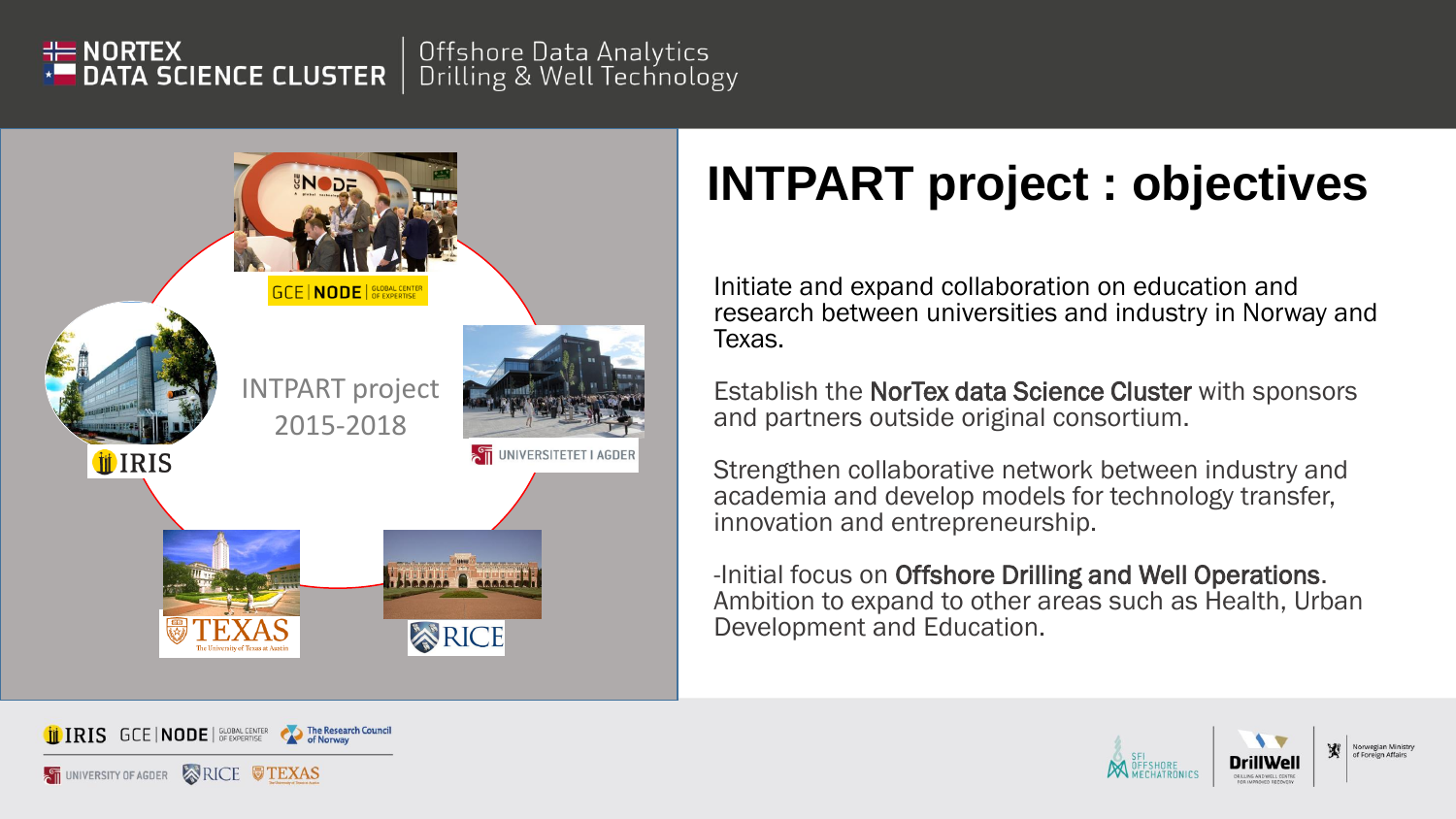

A long-term international partnership between US and Norway within data analytics and data science.

### Technological goals

•Improved data quality and accessibility: Necessary to enable drilling automation.

•Increased value creation by more intelligent use of data from drilling and well operations.

•Accelerated innovation through shared use of research infrastructure in Norway and US.



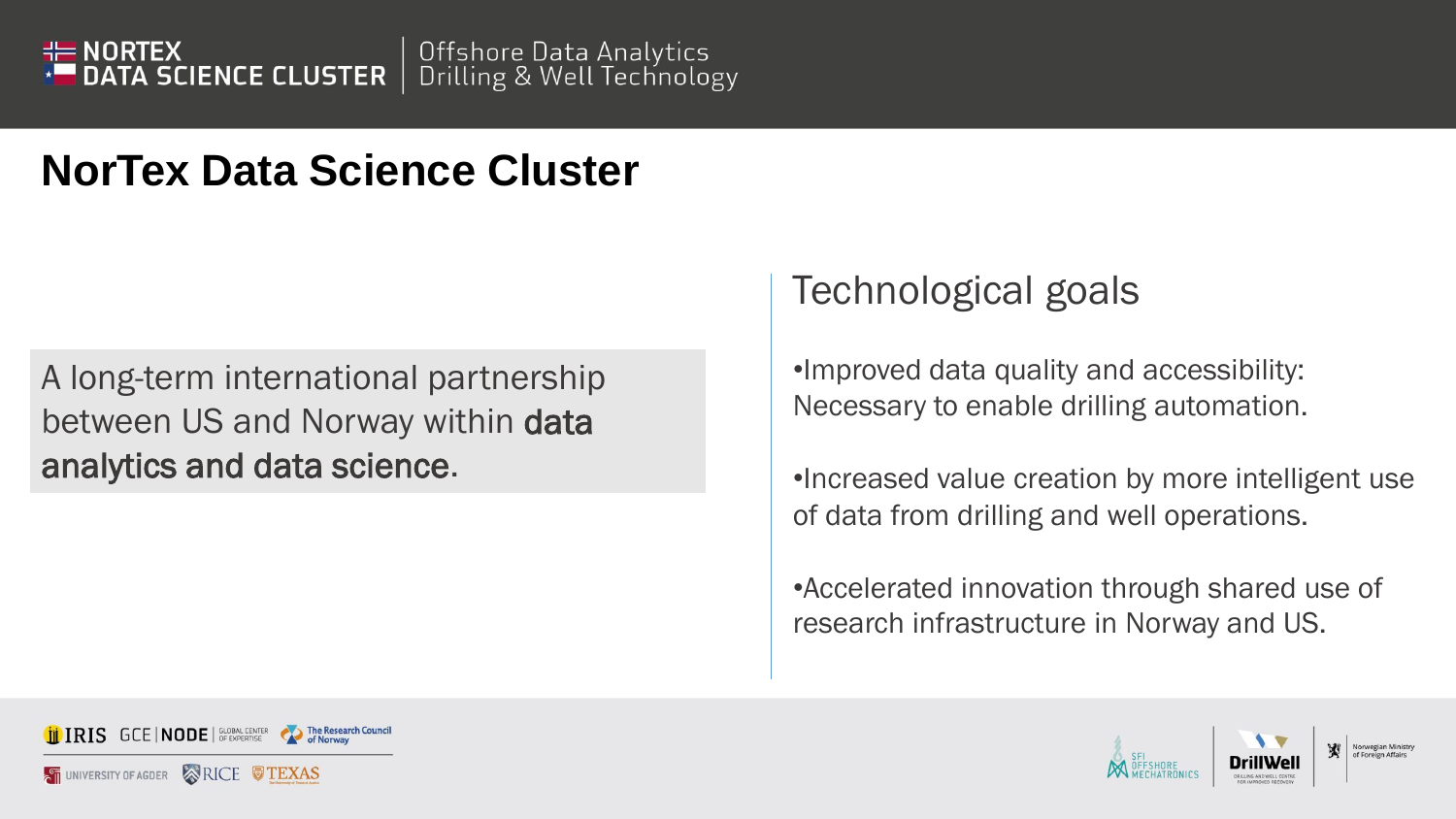

A long-term international partnership between US and Norway within data analytics and data science.

#### **Education**

•Facilitate education and knowledge sharing through better mobility for students and researchers.

•Facilitate summer schools and online courses on special topics.



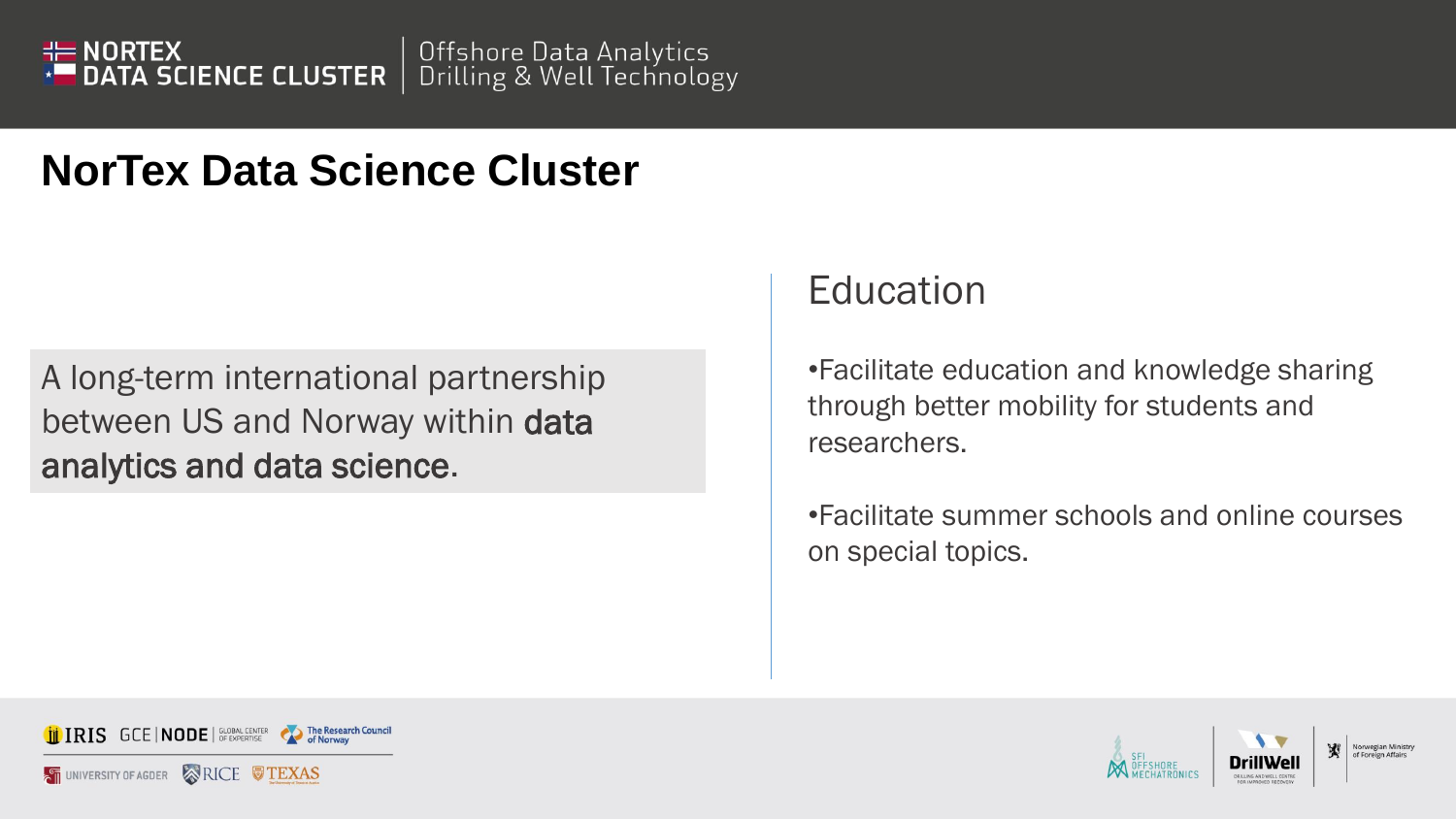

A long-term international partnership between US and Norway within data analytics and data science.

#### Collaboration

•Facilitate joint workshops/seminars

•Integrate relevant industry into the different university collaborations.

•Joint publications

•Create an arena for generating new research and innovation projects



TEXAS